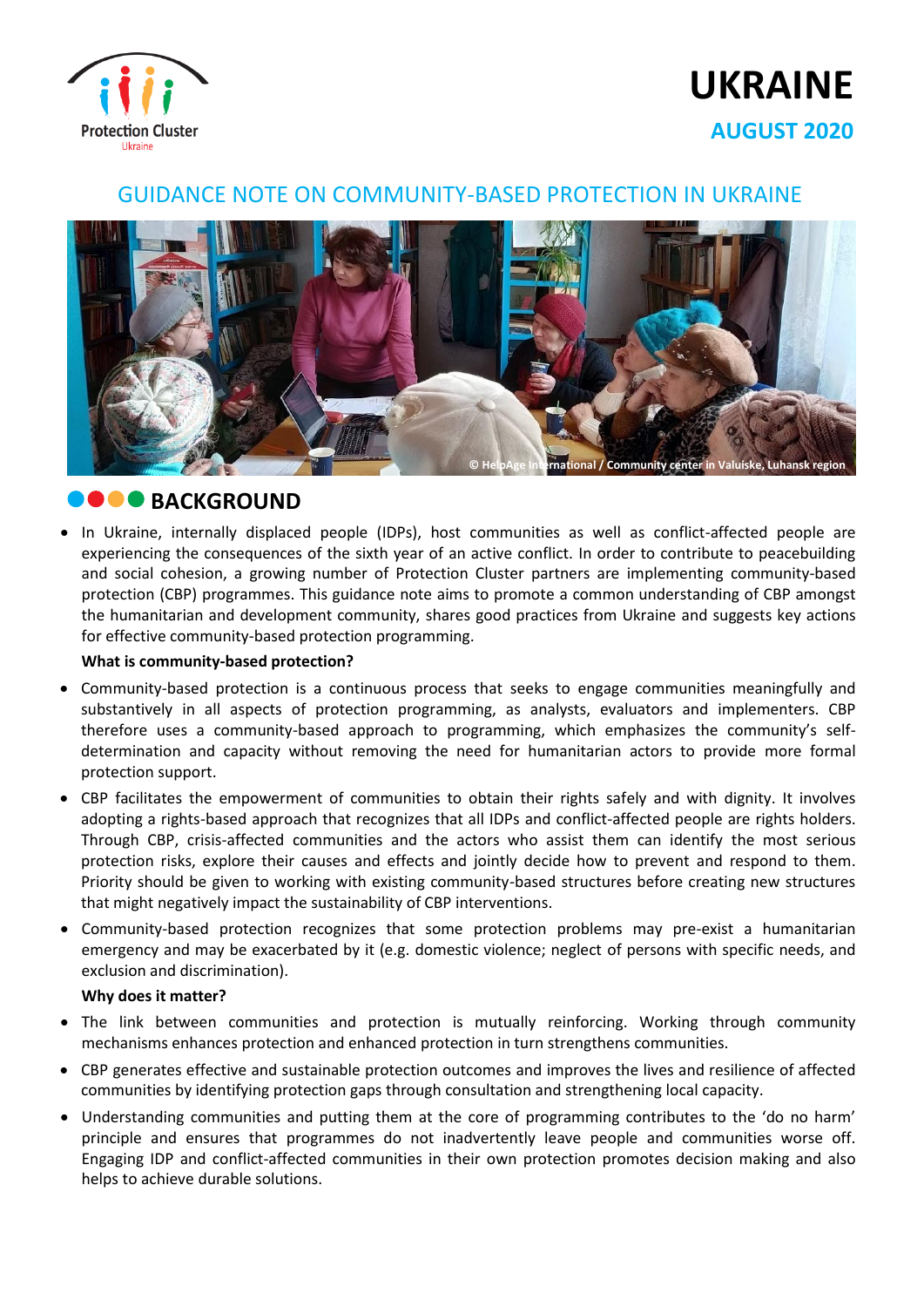# **COOD PRACTICES FROM UKRAINE**

### **COMMUNITY CAPACITY BUILDING AND EMPOWERMENT**

• Several organizations in Ukraine are implementing projects grounded in community-based protection. They often combine several tools to support and empower communities. These include the allocation of grants to organize consultations at community level, buy project supplies or support community entrepreneurship. Other organisations focus on **capacity building, mutual learning** within communities and facilitating networking between IDP communities to promote sustainability and further empower communities to engage with local authorities. Specific activities for building community capacity at all levels include strategic planning, team-building and community mobilization so that communities can be agents of change in their own development. Another

### People benefitting from community-based protection activities in 2020



Source: Protection Cluster Quarterly 5W (January-June 2020)

example of empowering communities is engaging people to identify priority needs and supporting them in the implementation of **peaceful coexistence projects** and **community support initiatives**, which can include medium-scale infrastructure repairs proposed by the conflict-affected population or local authorities to increase access to public services, as well as **community centers** for IDPs and the local population.

### **TRUST BUILDING WITHIN THE COMMUNITY**

• Engaging volunteers and hiring staff from conflict affected communities is a good practice observed in Ukraine. Some national Protection Cluster partners are strongly rooted in local communities, which contributes to building trust, improves identification of protection needs and increase resilience of the community. This brings services such as home-based care, social accompaniment and case management closer to the people in need.

### **COMMUNITY-BASED SUPPORT TO OLDER PEOPLE, ETHNIC MINORITY COMMUNITIES AND GBV SURVIVORS**

- A growing number of organizations are providing tailored support to protect older people from neglect, help to alleviate isolation and reduce psychosocial distress caused by the conflict. Provision of **home-based care** to older people with limited mobility and without family support living near the contact line is a good practice. Staff and volunteers can help with household chores, improving safety and accessibility of home environments, assisting with basic exercises and provide items such as walking frames, crutches and canes to improve mobility and independence. Another example is **engaging with local authorities** to identify the need for community services and providing grants to unemployed working age people who are willing to undertake these tasks. Authorities share the prioritized activities which may include assistance to older people, cleaning public spaces and maintenance of community centers. This can improve livelihoods opportunities for people who have lost jobs due to the armed conflict and cannot find employment, while also addressing the needs of the community in terms of access to services, which may not otherwise be provided by the local authorities due to lack of funds. Several organizations also run **community centers for older people** living in conflict-affected areas, including people with disabilities, where people can gather to meet and socialize with other people in their community, rebuild or maintain community networks and friendships. In these spaces they can take part in group activities and access other types of humanitarian assistance, such as group protection counselling, psycho-social support, explosive ordnance risk education, access to internet facilities and computer literacy classes for older people. While visiting community centers, older men and women have an opportunity to socialize and exchange information, contributing to their resilience and psychosocial well-being. The participation of older people is vital, both as volunteers and active members of communities representing and protecting their group interests. In addition, using the peer-to-peer principle helps to develop a more inclusive environment in each community, strengthen ties within the community and further build the capacity of older people.
- Successful community-based protection programmes in Ukraine have also included supporting GBV prevention and response by improving conditions of GBV shelters and providing training opportunities for members of IDPled organizations to strengthen their capacity to identify and assist GBV survivors. These projects have shown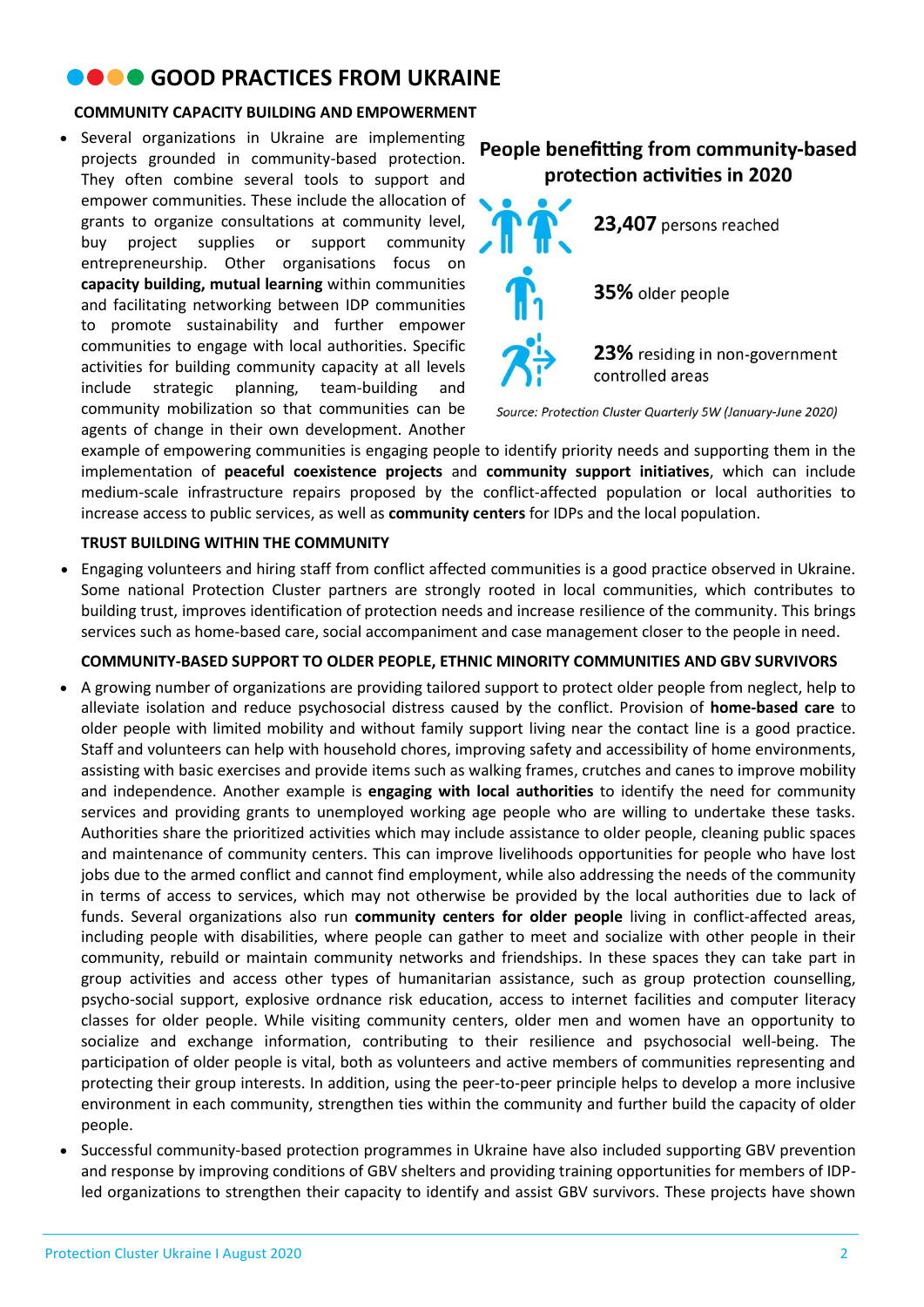sustainable results, with IDP-led organizations being aware about existing services, as well as being able to provide support to GBV survivors where local authorities may not be in a position to do so.

• Community-based protection programmes have also focused on working with ethnic minorities by supporting small scale projects with a capacity development element, such as building community centers or supporting youth sporting activities, which can empower the minority community as well as strengthen peaceful coexistence with the host population. It is important that prior to embarking on such projects, organisations ensure that their staff learn about the culture and traditions of the minority that they will be working with. Where possible, organisations can also engage interlocutors from the minority community, who can help in establishing trust between protection organisations and the community.

#### **MUTUAL LEARNING AND SHARING OF PRACTICES**

• Another good practice is where IDP community-based organizations engage IDP communities around one topic in order to share their experiences and practices. The topics are identified collectively based on needs expressed by the communities and taking into account the capacities developed by other IDP communities. These can be as varied as 'social work with children and youth with disabilities in conflict-affected areas' or 'how to apply for funding from the local government for the contracting of social services'. Participants in the knowledge exchange apply and go through a selection committee that assesses their motivation to contribute to their community. Following knowledge exchange, participants are encouraged to share a report summarizing the main learning points, and to use this information in their communities.

# **COOKEY ACTIONS FOR EFFECTIVE COMMUNITY-BASED PROTECTION**

- Community-based protection is a process rather than a project. Partners who want to elaborate a project grounded in community-based protection are encouraged to take a number of steps. The steps recommended below are based on the UNHCR protection policy paper, 'Understanding Community-Based Protection' and interviews with Protection Cluster partners in Ukraine. Each of these steps can be further operationalized and supported by tools from the Safety with Dignity manual and the Community Tool Box.
- For specific guidance on community action for child protection, please refer to the Global Guidance by Plan International and seek additional guidance from the Child Protection Sub-Cluster.

**1. Learn about the community you want to work with**. Make visits and spend time with the community. The time spent on

#### **CBP IN ACTION : KEY RESOURCES**

[Understanding Community-Based](https://www.refworld.org/pdfid/5209f0b64.pdf)  [Protection,](https://www.refworld.org/pdfid/5209f0b64.pdf) Protection Policy Paper by UNHCR

[Safety with Dignity,](https://actionaid.org/sites/default/files/protection__manual.pdf) A field manual for integrating CBP across humaniarian programs by Action Aid

[Community Tool Box](https://ctb.ku.edu/en/table-of-contents) by Center for Community Health and Development at the University of Kansas

[Community action for child protection,](https://plan-international.org/publications/community-action-child-protection#:~:text=The%20community%20action%20for%20child,including%20their%20roles%20and%20responsibilities) Global Guidance by Plan International

developing trust, and understanding the capacities of the community, is part of the work of implementation. Trust will be enhanced if the same staff members are regularly involved. Dialogue and consensus building skills will be needed to move community discussions from 'wish lists' reflecting individual needs to a shared analysis of community needs. It is important to promote sustainability from the start, foremost by promoting a strong sense of community ownership.

**2. Select community counterparts with care.** Although it is essential to keep all the community informed through open meetings, public events and social media, for practical reasons you will have to work with community representatives. Sound selection depends on having a good understanding of the community and of the various groups that compose it as well as the relations between them. Ask members of those groups who they consider to be their leaders and, even after the selection, regularly confirm the community is satisfied with their representatives. The latter might need additional capacity building to perform this role. Building capacities of community representatives also increases community ownership and therefore sustainability of the programme. To ensure long-term engagement of communities and their representatives it is important to clarify from the onset what is expected from community members in terms of contributions and volunteering.

**3. Balance priority needs that the community identifies** against organisational capacity and your judgment as a protection professional. IDPs and host communities are likely to prioritize protection needs differently and amongst each group, women, men, boys and girls, adolescents, older people, people with disabilities,